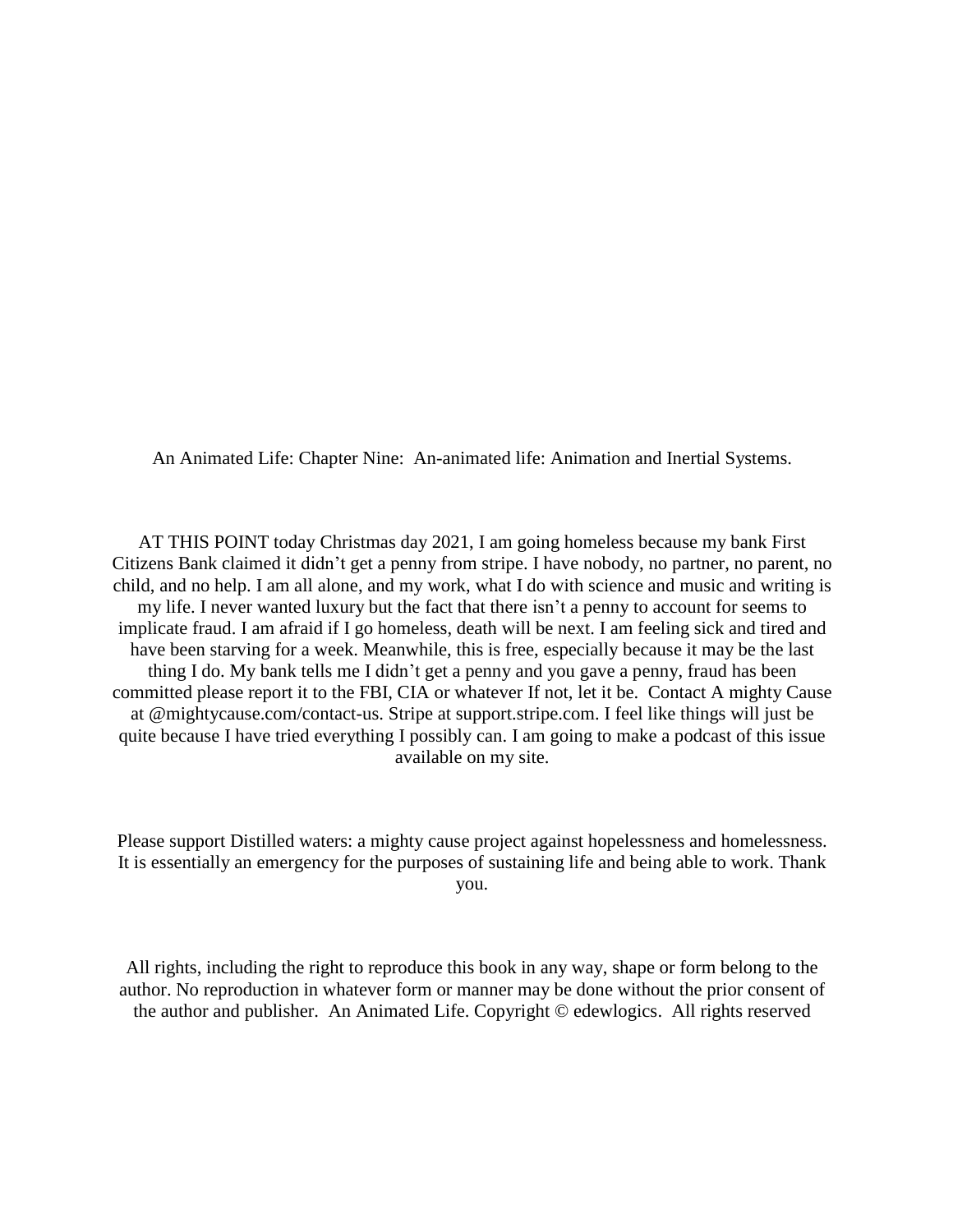## **An animated Life: animation and inertial systems.**

Life is animated not merely from spirited existence but from observation. And the collaboration of every aspect of the two is life, animated. There is a rendering of fact which makes itself manifest, compelling neither mind nor heart. It is a rendering of such, itself without a heart. There is also a rendering of fact which is at the heart of animation. That matter must have a heart is evident in the force it impels rather the one it dispels and disposes. What is dispellable and disposable is necessary as proof of translocation. What is dispellable and disposable is absurd.

Here we discuss possible manifest of estrangement between forces impelled and forces dispelled and any implications of such in physics by making the distinction between vectorization and animation. There is a need for a new definition of three dimensions for the purposes of animated as well as vectorial distinction. Eventually all science must connect to life and its essential relativistic aspects. That is, animation must account for translocation and be integrable as body, mind and soul of a conscious being rather than some caricature of vitality sketched on some distant canvas presumed possible and potent.

Another way to view the differences between animation and vectorization is like holding a penny in your hand, being able to feel and observe its appearance contrasted with having the imagination of holding it in the past or future. The present or rather presence is important to animation and observation. Deductive observation of things in the past, or projected observation of things possible in the future can be extremely deceptive. Deductive techniques are often used in varying fields of theoretical science, like evolution and physics. For the purposes of this book it is important that we differentiate animated from inertia systems.

We have to go beyond the merely theoretical; for the purposes of observation and for that we must transcend the current limit for experimentation in physics. To do this we need causation to be part and parcel of observation because of the inevitable laws governing cause and effect which we must alter for the Lambda Derivative in chapter 10. While vectorization can be envisioned as some sort of infinitesimal potent progression, animation must know limitation both intimate and estimate.

Something animate without intimation and estimation is like a virus unable to stop its much intimated need for parasitic genetic destruction, a car in freeway disobeying universal laws as it progresses infinitesimally, a car with probability consciousness without conscious animated awareness. It is quite intellectually inadequate to think the envisioning or prime possibility of projecting some probable reality of a car moving forever or moving forward forever is rational. Aside from the fact that it will occasionally need fueling, there are huge problems with the notion of infinity and progression of such in physics and mathematics and that must be addressed in the body of this book.

In this chapter we are going to see the consequential infraction, negation necessity, magnetic moment and absurd differently by discussing another very important geo-geometrical structure, a Clothoid. I have said, that a consequential infraction is inevitable in my east, and so is the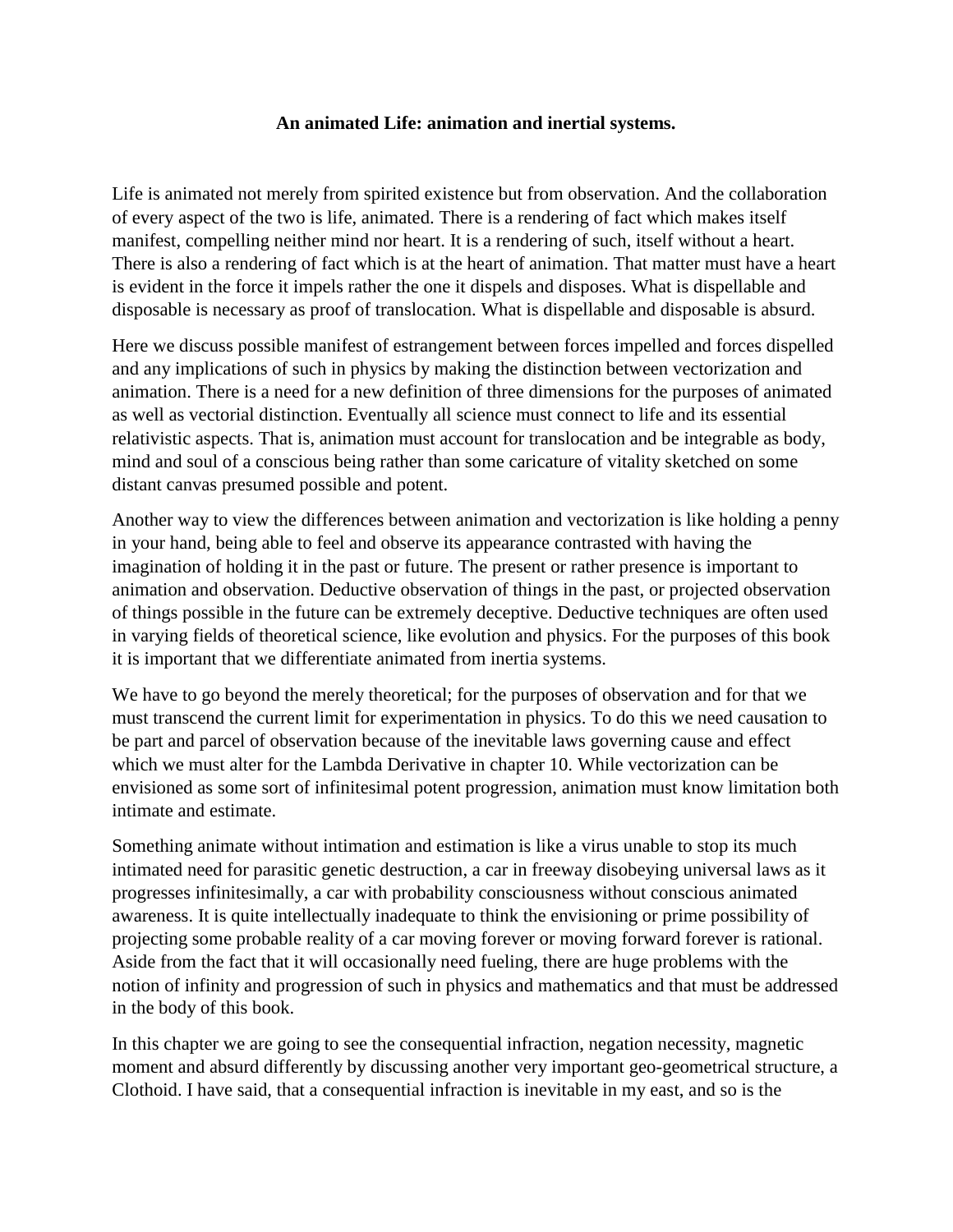negation, the magnetic moment and the backward complex field k. So, now I am going to state that it is impossible to have a notion of infinitesimal progression in my east. Why? With a Clothoid, no matter how long the linear supposed vectored line is, it can have formative curvature called Clothoid. Why? The linearity is on the x simplex. This red Clothoid is strictly in the xy plane first quadrant. The sun does not go down. It never did, never will. As it sets, this Clothoid drops in my east. It is possible for this Clothoid to be what it is. It is impossible for it to be causative of what dropped it. I am in no doubt that you can pretend to be going on and on forever becoming better and better as such is the saying of false science but I'm sure of it, this is all it is. This Clothoid operates in an inertial system. It doesn't work. In the east, this is what it looks like. It is k backward complex field formative:



Now, here is where animation comes in. Anything that is x-excited must be of x coordinating complex and must obey every necessity we have talked about thus far. And you do remember how we went from first dimension to third when we talked about x coordination. The transition curves for the sunrise are strictly x formative. There is no possibility for y coordination in it. And we will go over it a lot more if I am still alive and well and ready to further my commitment to truth in science and humanity. Just joking. Maybe, but if so, this is one for the history books, if life so allows. For the history books, I am doing more than my best to represent people like me who will normally not have a voice in science and truth in science. And I need funding, if I don't get it, this endeavor will go to waste and worse can happen to my life.

Meanwhile, life needs animation and we can inject a realistic one into physics for the future of science. I did say that the counterclockwise negation motion is what necessitates the z time coordination. This is where the animation, the rising of causation occurs. Without animation, as causation, the rising cannot occur. And the movement is made possible by the simplex and complex intimation, estimation of the initiating x, the consequential infraction, negation, magnetic momentum for the overall x coordination. It is causation; it is animated causation because it gives a simplex-complex relativity to the earthian rising of the sun. it is westward and of definite x coordination and progression which will be discussed fully in this book. It is an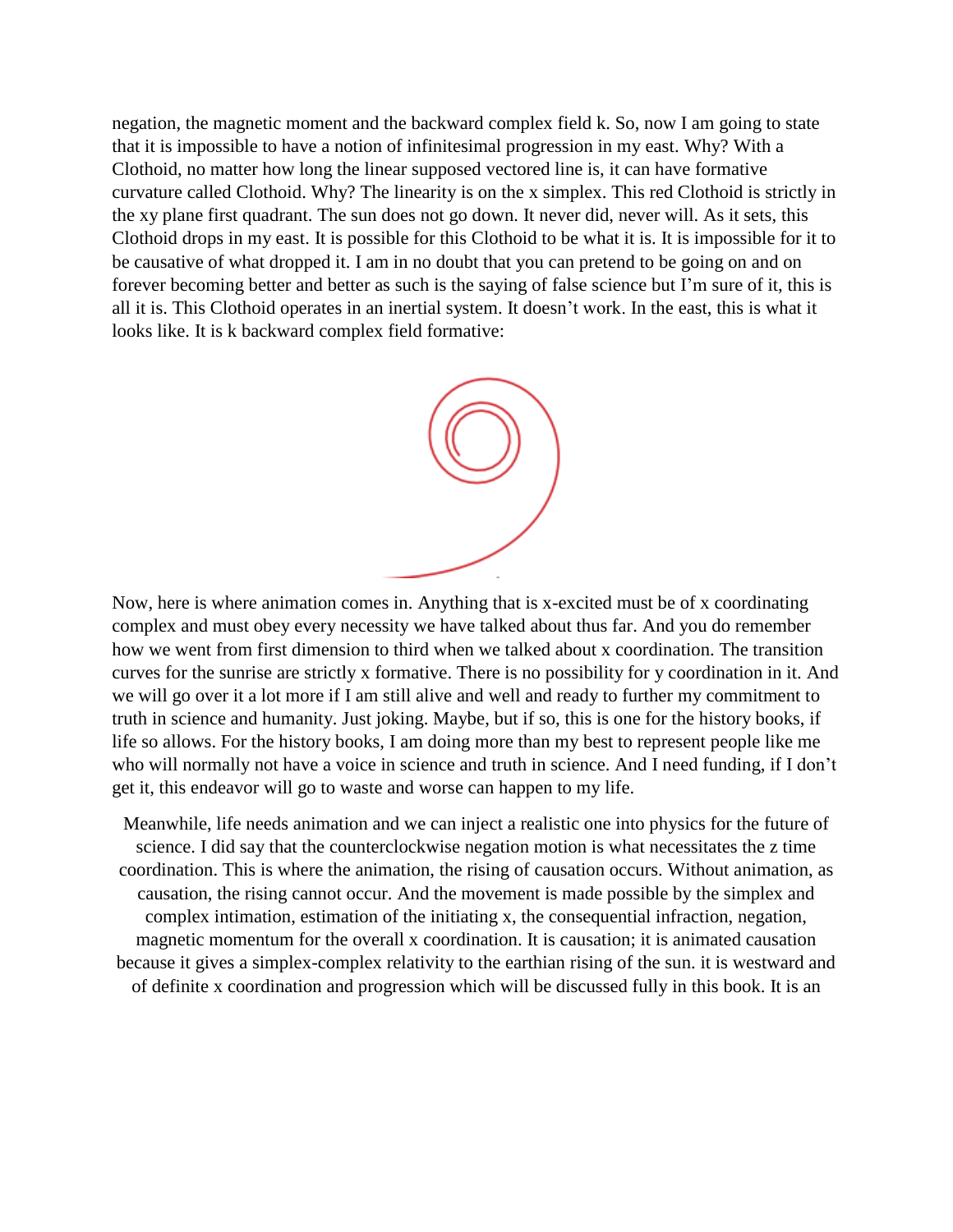upwardly progressive x coordinating movement. Here is what it looks like:



Together, they look like this and it is from this, we must make a postulate:



Now, it is important that we of intelligent minds differentiate this from the unintelligently ascribed y imaginative "69". Knowing science is a burden feeble mind can't afford to have. You will see from this that the counterclockwise transition is not visible and will be discussed but if you try the clockwise movement of the blue, you will realize that what you get is the very first important subject of discuss in this book. You will find the gay complex necessitating the x implicative complex. The red one, the y is a simplex and if you go clockwise, it is impossible not to get a y complex from the initiating x that has nothing to do with y simplex but rather a necessitating aspect for the x implication. In other words when men of little intelligence say "69" from the beginning of time, they do so from a place of abject ignorance. They are imposing a gay complex that has nothing to do with them onto themselves and negating it as some sort of sexual implication. It is truly disgusting. And there is no intelligence in the world that can protect that fact. Intelligence does go further.

What is not known at the moment is that it takes a lot of negation to get the sun to rise, necessitating an absurd. For instance, if I say a certain differentiable entity xcord = dx/dz, and z is zero, our time factor,  $1/0 =$  undefined. it is an absurd, but we can do something clearer. We can give time, z, a moment; in fact we can give it a magnetic moment. So we have 1 and -1, a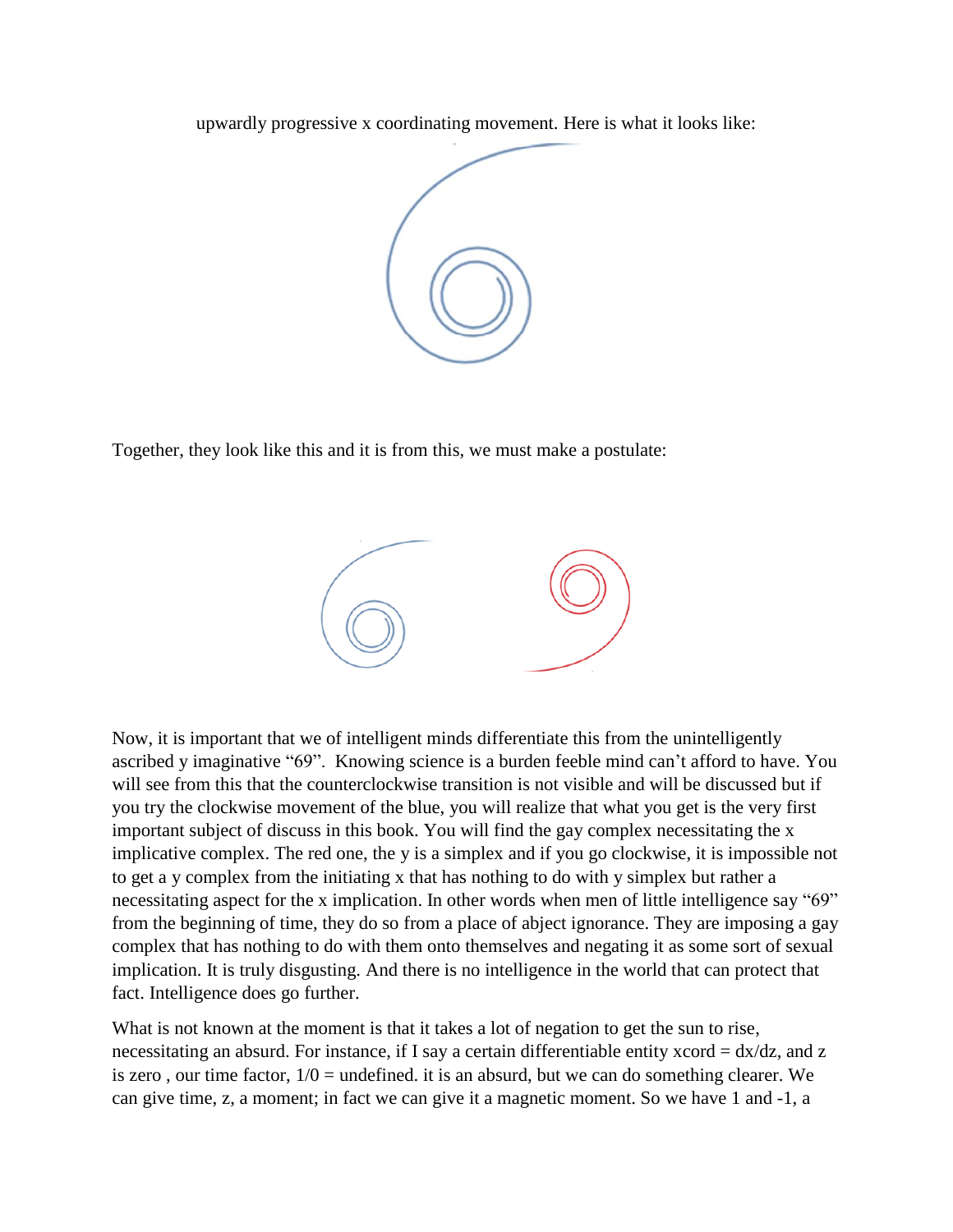positive 1 moment, a negative 1 moment, a magnetic moment. How can we be sure we have a magnetic moment, an absurd? We will always get negative one whether we do 1/-1 or -1/1, i equals the square root of -1, a complex that is itself, an earthian magnetic moment, also an absurd. Now, with this fact, if we take the blue counterclockwise again, it should assure you that, they will both look like 9 missing some, magnetic moment from a initiating x necessitating a consequential infraction necessitating a negation, necessitating an x implication, necessitating a magnetic moment, necessitating a y gay complex, that has nothing to do with the xy simplex?

Now, we are going to make a postulate, a fact I intend to prove universal. Our first was about cosmic relativity. The second here will be about animated and inertial systems. It is possible to join then ends of the two Clothoids and get a line. What can never happen is for the line to go upward. The red one, the inertial system can never go to the blue one, the animated system, but the blue one can go to the red one and drop it as a consequentially infracting xy simplex.

Postulate #2: It is possible for an animated system to go toward an inertial system. It is impossible for an inertial system to migrate towards the animated system.

Here we should embody the mind. Must it enter the spatial estate of the heart dead or alive? Is the relationship between the mind and heart a downward spiral, an upward migration? Must it falter and fail never having been kindled? Is it in essence a resource estranged from its source without any relational element to reference its existence?

I came upon a snow man recently, maker unknown. And as I watched the figure in its estate, life struck me not as the rich investment of life and existential animation it is but as oddity to its realistic and rudimentary disposition. It held no evidence of ancestral, systemic or organic disposition. It had no vectored dimension as temperature could never be equipped with such. Whatever was the snow man about? Could the evidence of life be merely symbolic or purely imaginative gaining some momentum of possibility from pure symbolism?

As I walked closer to inspect the figure, it came alight in all its artificial confirmations as some null entity may—material proclaiming vacuous estate, arms stretched aside made of leafless tree stems, eyes made from tree barks. However did it come alight?

It needed scientific reconditioning despite its glorious state. I smiled and whispered under my breadth as I closed in on the figure, "Let's call it scientific reconditioning." I tugged at the arms. The thickening ice around the tree stems made the effort harder than it should be. It pulled through without destroying the form of the figure. I re-positioned it by inserting it in the head of the figure rather than the sides as arms. The repositioning was hard as well but I made sure it was cleanly achieved so the form of the figure is preserved. I did the same for the other arm.

The arms were now horns. Snow never fall horizontally. It has no such power imaginative or otherwise. The figure was starting to make sense as a horned animal rather than a snow man, a snow-deer perhaps. And such the world with the figure in it regained some realistic insight. A world where snow-men rather than snow-deer are imaginative is less scientific than one where snow-deer is imaginative. Science cannot induct its imagining against its base facts otherwise they cannot be called scientific imaginings. Despite fact based origination, imaginings are yet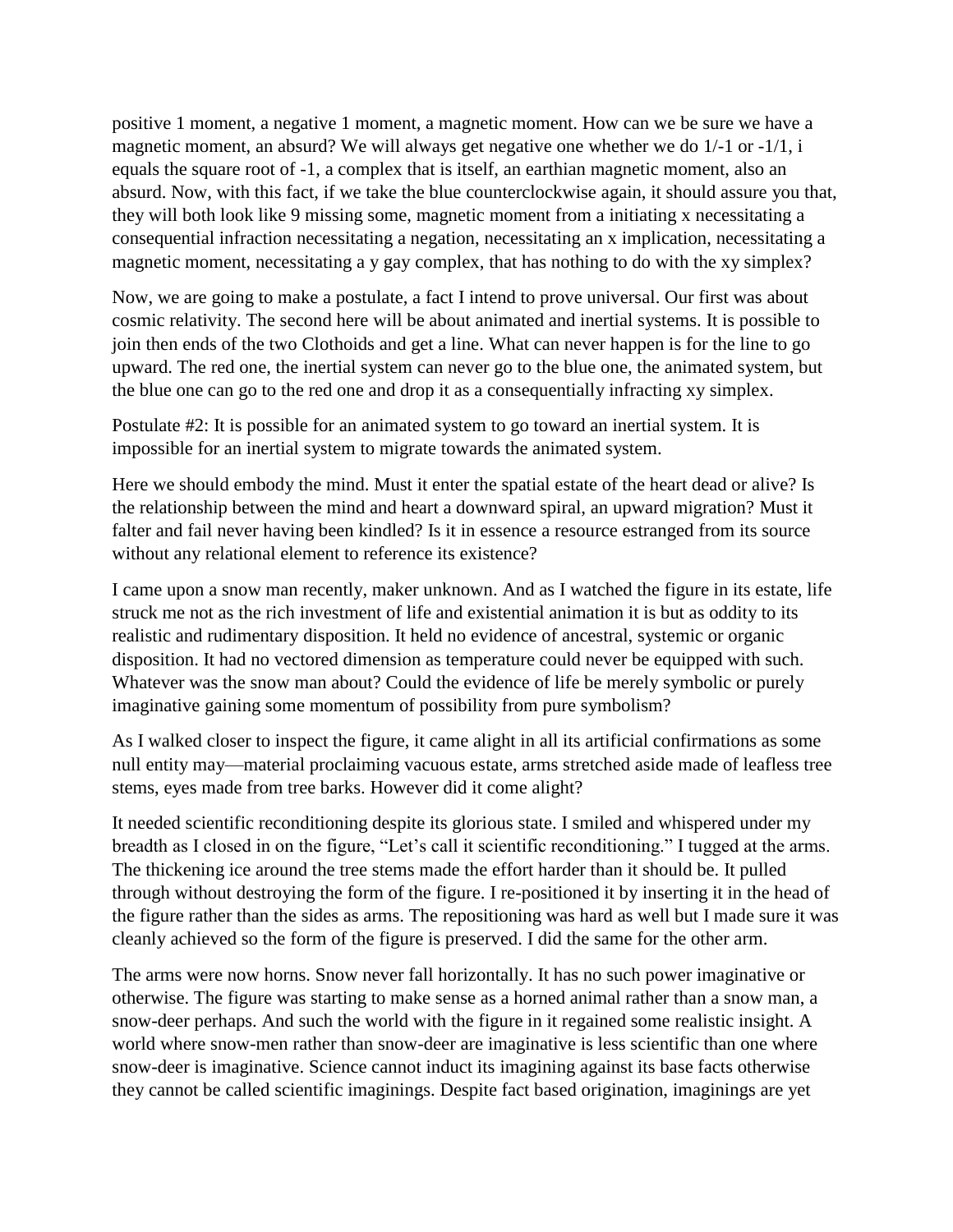merely that—imaginings. But scientific imaginings can be differentiated from mere imaginings. A science fiction author as I am may understand this differential in imaginings more.

Imaginings cannot animate life without the elements of life being accessible as an implication, presence and activity--that is, that there is a base fact animating the validity of the imagining.

Life animating life is a much serious subject as it must go beyond the implication of base scientific facts as presence and activity to ultimately call upon a space-time-self-alertness dynamics implied against the opposing fact—the affirmation of death.

It is better to have your head in the clouds, and know where you are... than to breathe the clearer atmosphere below them, and think that you are in paradise.

## -Henry David Thoreau

Location is very essential to existence and identity in the human anatomy of location used in this computation and physics entry but it is merely a first instance, or rather a first phase translocation which may be quite unverifiable. And here verification becomes its own verification, its own validity. There is the where, when, who, how which must be supplied to go beyond the implication of a basal fact

"Knowing where you are," is an implication of fact that is quite invalid until there is an exploration of time and space to verify the where. The space accompanied with the "when", the time, qualifies the passage of consciousness or lucidity implied. If you can verify where, you can validate subjectively. The "who" may be implied when the verification of thought process is verified in time and space within reasonable limits of coherence of conscious phases? It is the how that is most relevant to our cause because there is a test for both the cloud existence and the "think that you are in paradise" existence.

If the snowman failed in rendering the projection of an earthly imagination for instance, it is a waste of time to go further with the thought.

The verification is in fulfilling all propositional implication of space which involves the mind as consciousness or rather the brain as an organ of thought passing through time in coherent phases. That is, if it is possible not to know the "how" in the first phase of "where", it would be impossible to know the "how" in the second phase of "where". There is a logical and realistic pathology between the supposition of "clouds" in the upper realm and the implication of "paradise" in the lower realm.

Adding an imposition of location human anatomy to this Thoreauvian analogy, it becomes impossible for a subject, you for instance (being with the presupposition of headless in the clouds) "to breathe the clearer atmosphere below your head when you don't know where your head is while thinking you are in paradise." In fact the subject is located in a state worse than a medical mystery or medical fraud as it would be much insufferable to have a head and have it work against itself in paradise where it seems people may naturally walk upside down their heads.